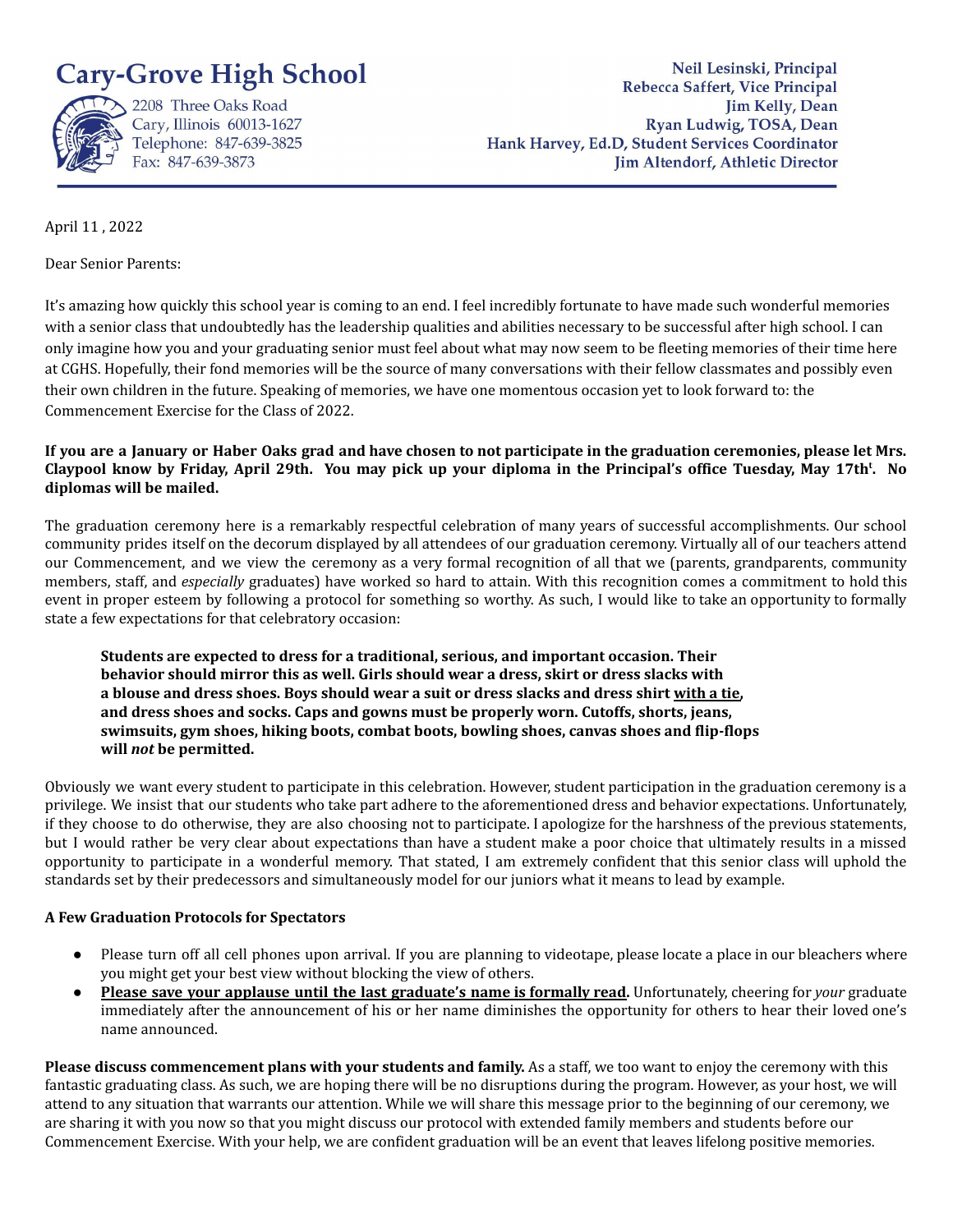## **Important dates for seniors:**

| Friday April 8 -<br><b>Friday April 22</b> | <b>Senior Breakfast Ticket Sales</b><br>Senior Breakfast will take place at the Holiday Inn in Crystal Lake immediately following<br>graduation rehearsal on May $12th$ . Tickets are \$20.00 per person from April 8th through April<br>22nd. Tickets can be purchased online or in the principal's office by cash or check, payable to<br>Cary-Grove High School. Any ticket purchased after the April 22 <sup>nd</sup> deadline will be \$40 until<br>April 29th. No tickets will be sold after the 29th.                                      |
|--------------------------------------------|---------------------------------------------------------------------------------------------------------------------------------------------------------------------------------------------------------------------------------------------------------------------------------------------------------------------------------------------------------------------------------------------------------------------------------------------------------------------------------------------------------------------------------------------------|
|                                            | <b>Online Payment Procedure:</b> Go to the Cary-Grove website and click on Parents, and then click<br>on Online Payments (Revtrak). Next click on Academics & Activities, then Cary-Grove, then CG<br>Events, then Senior Breakfast, then click on the date. You will then click on "click here to<br>register" and this will allow you to purchase a ticket for \$20. Once you have purchased your<br>ticket, PRINT A RECEIPT and bring it with you to graduation practice. This will be your ticket<br>to get on the bus for senior breakfast.  |
| Monday, April 18 thru<br>Friday, April 29  | Lottery Forms for 2 additional Auditorium Seating Graduation tickets (see below)<br>will be available in the Front office.                                                                                                                                                                                                                                                                                                                                                                                                                        |
| <b>Thursday, April 21</b>                  | Cap and gown distribution - held in the front lobby during lunch periods<br>All seniors participating in the Commencement Exercise must wear the cap and gown offered by<br>Jostens. If you have not ordered yours yet, please call our Jostens representative, Todd<br>Crandall, at 815-477-3588 TODAY!                                                                                                                                                                                                                                          |
| <b>Friday, April 22</b>                    | <b>Deadline for Senior Breakfast \$20 Ticket Sales</b><br>Tickets will continue to be sold by Mrs. Claypool in the Principal's Office and online until Friday<br>April 29th; however, tickets purchased after April 22 <sup>th</sup> will cost \$40.                                                                                                                                                                                                                                                                                              |
| Friday, April 29                           | Last day to purchase Senior Breakfast tickets at \$40. NO TICKETS CAN BE SOLD AFTER THE<br>29TH SINCE NUMBERS HAVE TO BE GIVEN TO THE VENUE!                                                                                                                                                                                                                                                                                                                                                                                                      |
| <b>Friday April 29</b>                     | Last day to notify the Principal's Office of non-participation in the Graduation ceremony.                                                                                                                                                                                                                                                                                                                                                                                                                                                        |
| <b>MONTH OF MAY</b>                        | Seniors may return textbooks as soon as they no longer need them to Mrs. Marr in<br>Room C6. All outstanding fees must be paid in full in the Principal's Office. Students will<br>be allowed to keep their chromebooks unless they wish to donate them back to the school                                                                                                                                                                                                                                                                        |
| <b>Monday, May 9</b>                       | <b>Decision Day</b><br>Seniors, stop by the front lobby to get your picture taken wearing any swag that you have<br>showing what you will be doing next year.                                                                                                                                                                                                                                                                                                                                                                                     |
| Tuesday, May 10                            | If your student fails a course required for graduation or does not take a required final<br>exam, he or she will not be able to participate in our graduation ceremony. If this<br>circumstance arises, you will be notified no later than 4 PM on Tuesday, May 10th.                                                                                                                                                                                                                                                                             |
| <b>Wednesday, May 11</b>                   | Local Scholarship Awards Night, 7 PM in the Cary-Grove Auditorium<br>You will be notified if your student is receiving recognition this evening. Please notify Ms.<br>Gasparov at lgasparov@d155.org if your student has received a scholarship from their intended<br>school and would like to have it added to the program at the Local Scholarship Awards Night.                                                                                                                                                                               |
| <b>Wednesday, May 11</b>                   | The seniors' last full day of attendance will be Wednesday, May 11th.                                                                                                                                                                                                                                                                                                                                                                                                                                                                             |
| <b>Wednesday, May 11</b>                   | Final Day for Book Return AND Fee Payment for Seniors<br>Seniors must have all textbooks returned and fees/fines paid by 3 PM on Wednesday, May 11th.<br>Monthly statements have been mailed home for those with outstanding balances. You may<br>check Family Access online to be sure your account balance is zero. Please remind your senior<br>that books should be turned in to Mrs. Marr in C6 as soon as they are no longer needed in order<br>to avoid the line in the staff dining room on May 11th. Your student's participation in our |